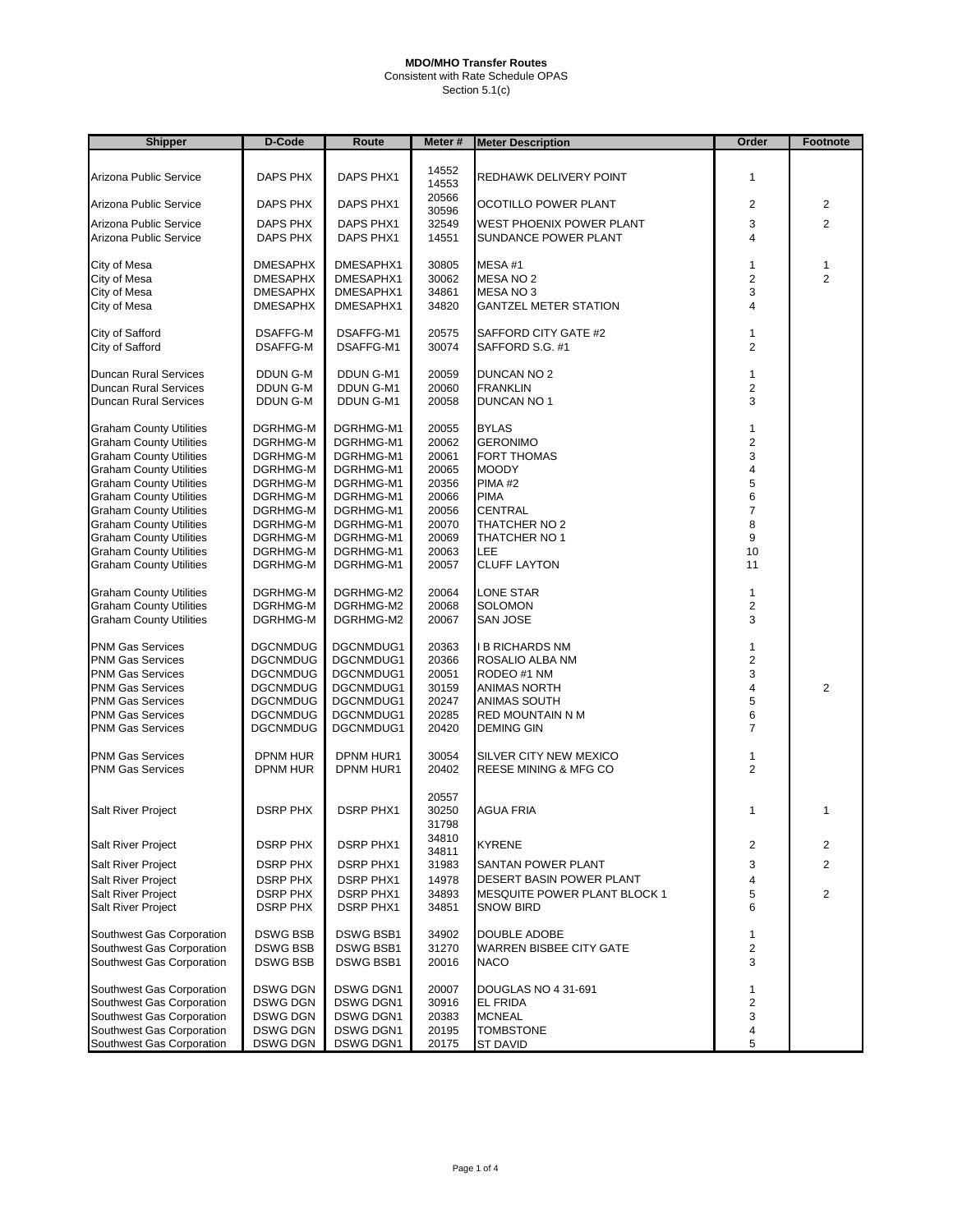Consistent with Rate Schedule OPAS Section 5.1(c)

| <b>Shipper</b>            | D-Code          | Route             | Meter #        | <b>Meter Description</b>           | Order                   | Footnote                |
|---------------------------|-----------------|-------------------|----------------|------------------------------------|-------------------------|-------------------------|
|                           |                 |                   |                |                                    |                         |                         |
| Southwest Gas Corporation | <b>DSWG DUG</b> | <b>DSWG DUG1</b>  | 20398          | COCHISE JUNIOR COLLEGE             | 1                       |                         |
| Southwest Gas Corporation | <b>DSWG DUG</b> | <b>DSWG DUG1</b>  | 20005          | <b>DOUGLAS NO 2</b>                | $\overline{\mathbf{c}}$ |                         |
| Southwest Gas Corporation | <b>DSWG DUG</b> | <b>DSWG DUG1</b>  | 20006          | DOUGLAS NO 3                       | 3                       |                         |
| Southwest Gas Corporation | <b>DSWG DUG</b> | <b>DSWG DUG1</b>  | 27497          | APACHE                             | 4                       |                         |
| Southwest Gas Corporation | DSWG G-M        | DSWG G-M1         | 31708          | <b>MIAMI NO 2</b>                  | 1                       |                         |
| Southwest Gas Corporation | DSWG G-M        | DSWG G-M1         | 30134          | GLOBE NO 1                         | $\overline{c}$          |                         |
| Southwest Gas Corporation | DSWG G-M        | DSWG G-M1         | 20019          | GLOBE NO 2                         | 3                       |                         |
| Southwest Gas Corporation | DSWG G-M        | DSWG G-M1         | 20353          | SAN CARLOS                         | 4                       |                         |
|                           |                 |                   |                |                                    |                         |                         |
| Southwest Gas Corporation | <b>DSWG GME</b> | <b>DSWG GME1</b>  | 30026          | <b>MIAMI NO 1</b>                  | 1                       |                         |
| Southwest Gas Corporation | <b>DSWG GME</b> | <b>DSWG GME1</b>  | 20021          | <b>MIAMI NO 4</b>                  | $\overline{2}$          |                         |
| Southwest Gas Corporation | <b>DSWG GME</b> | <b>DSWG GME1</b>  | 20300          | HOOPES LIME KILN 30-190            | 3                       |                         |
| Southwest Gas Corporation | <b>DSWG HAY</b> | <b>DSWG HAY1</b>  | 20023          | <b>MAMMOTH</b>                     | 1                       |                         |
| Southwest Gas Corporation | <b>DSWG HAY</b> | <b>DSWG HAY1</b>  | 20299          | <b>KEARNEY</b>                     | $\overline{\mathbf{c}}$ | $\overline{\mathbf{c}}$ |
| Southwest Gas Corporation | <b>DSWG HAY</b> | <b>DSWG HAY1</b>  | 20112          | <b>HAYDEN</b>                      | 3                       | $\overline{c}$          |
|                           |                 |                   | 20586          |                                    |                         |                         |
| Southwest Gas Corporation | <b>DSWG HAY</b> | <b>DSWG HAY1</b>  | 31566          | KENNECOTT LEACHING PLANT           | 4                       | $\overline{2}$          |
| Southwest Gas Corporation | <b>DSWG HAY</b> | <b>DSWG HAY1</b>  | 34719          | SPACE RANCH                        | 5                       |                         |
| Southwest Gas Corporation | <b>DSWG HAY</b> | <b>DSWG HAY2</b>  | 20370          | CORTARO WATER USERS                | 1                       |                         |
|                           | <b>DSWG HAY</b> |                   |                |                                    |                         |                         |
| Southwest Gas Corporation |                 | <b>DSWG HAY2</b>  | 20532          | TRICO ELECT COOP 30-096            | $\overline{c}$          |                         |
| Southwest Gas Corporation | <b>DSWG HAY</b> | <b>DSWG HAY2</b>  | 20533          | <b>HURST</b>                       | 3                       |                         |
| Southwest Gas Corporation | <b>DSWG HAY</b> | <b>DSWG HAY2</b>  | 20528          | HARRY L CHAFFEE                    | 4                       |                         |
| Southwest Gas Corporation | <b>DSWG MOR</b> | <b>DSWG MOR1</b>  | 31655          | MORENCI C 20-102                   | 1                       |                         |
| Southwest Gas Corporation | <b>DSWG MOR</b> | <b>DSWG MOR1</b>  | 20103          | <b>MORENCID</b>                    | $\overline{\mathbf{c}}$ |                         |
| Southwest Gas Corporation | <b>DSWG MOR</b> | <b>DSWG MOR1</b>  | 20100          | <b>CLIFTON A</b>                   | 3                       |                         |
| Southwest Gas Corporation | DSWG N78        | <b>DSWG N78-1</b> | 20574          |                                    |                         |                         |
|                           |                 | <b>DSWG N78-1</b> |                | J R HELLER                         | 1                       |                         |
| Southwest Gas Corporation | DSWG N78        |                   | 34847          | <b>EL MORAGA</b>                   | $\overline{\mathbf{c}}$ |                         |
| Southwest Gas Corporation | DSWG N78        | <b>DSWG N78-1</b> | 20576          | C E HANDY                          | 3                       |                         |
| Southwest Gas Corporation | DSWG N78        | <b>DSWG N78-1</b> | 30663<br>20612 | <b>CORTARO CITY GATE</b>           | $\overline{4}$          |                         |
| Southwest Gas Corporation | DSWG N78        | <b>DSWG N78-1</b> | 30091<br>31682 | NORTH LOOP SUBSTATION              | 5                       |                         |
| Southwest Gas Corporation | DSWG N78        | <b>DSWG N78-1</b> | 31344          | LATERAL NO 8                       | 6                       |                         |
| Southwest Gas Corporation | DSWG N78        | <b>DSWG N78-2</b> | 20203          | <b>MARANA AIR BASE</b>             | 1                       |                         |
| Southwest Gas Corporation | DSWG N78        | <b>DSWG N78-2</b> | 20345          | <b>RED ROCK</b>                    | $\overline{\mathbf{c}}$ |                         |
| Southwest Gas Corporation | DSWG N78        | <b>DSWG N78-2</b> | 20145          | JD SINGHT11                        | 3                       |                         |
| Southwest Gas Corporation | DSWG N78        | <b>DSWG N78-2</b> | 30136          | PICACHO T 15                       | 4                       |                         |
| Southwest Gas Corporation | DSWG N78        | <b>DSWG N78-2</b> | 20107          | ELOY NO 1                          | 5                       |                         |
| Southwest Gas Corporation | DSWG N78        | <b>DSWG N78-2</b> | 20147          | <b>BJ BROOKS T13</b>               | 6                       |                         |
| Southwest Gas Corporation | DSWG N78        | <b>DSWG N78-2</b> | 20108          | ELOY NO 2                          | $\overline{7}$          |                         |
| Southwest Gas Corporation | DSWG N78        | <b>DSWG N78-2</b> | 34827          | ROBSON RANCH                       | 8                       |                         |
| Southwest Gas Corporation | DSWG N78        | <b>DSWG N78-2</b> | 20149          | LE ROY HACKLER T 16                | 9                       |                         |
| Southwest Gas Corporation | DSWG N78        | <b>DSWG N78-2</b> | 20140          | JOHN D SINGH P 3                   | 10                      |                         |
|                           |                 |                   |                |                                    |                         |                         |
| Southwest Gas Corporation | DSWG N78        | <b>DSWG N78-3</b> | 20472          | VILLAGE OF SACATON                 | 1                       |                         |
| Southwest Gas Corporation | DSWG N78        | <b>DSWG N78-3</b> | 20358          | CASA GRANDE CITY GATE #3           | 2                       |                         |
| Southwest Gas Corporation | DSWG N78        | <b>DSWG N78-4</b> | 20518          | PARADISE ESTATES 31-556            | 1                       |                         |
| Southwest Gas Corporation | DSWG N78        | <b>DSWG N78-4</b> | 31558          | DREXEL HEIGHTS 20-198              | $\mathbf{2}$            |                         |
|                           |                 |                   |                |                                    |                         |                         |
| Southwest Gas Corporation | DSWG N78        | <b>DSWG N78-5</b> | 20110          | ETHINGTON NO 3 R 1<br><b>HEXEL</b> | 1                       |                         |
| Southwest Gas Corporation | DSWG N78        | <b>DSWG N78-5</b> | 34176          |                                    | 2                       |                         |
| Southwest Gas Corporation | DSWG N78        | <b>DSWG N78-5</b> | 31966          | R-5 ALBERT FORBACK                 | 3                       |                         |
| Southwest Gas Corporation | DSWG N78        | <b>DSWG N78-6</b> | 30064          | CASA GRANDE NO 2                   | 1                       |                         |
| Southwest Gas Corporation | DSWG N78        | <b>DSWG N78-6</b> | 30312          | CASA GRANDE NO 1                   | $\mathbf{2}$            |                         |
|                           |                 |                   |                |                                    |                         |                         |
| Southwest Gas Corporation | <b>DSWG NOG</b> | DSWG NOG1         | 34832          | ARIVACA                            | 1                       |                         |
| Southwest Gas Corporation | <b>DSWG NOG</b> | <b>DSWG NOG1</b>  | 31524          | <b>TWIN BUTTES</b>                 | 2                       |                         |
| Southwest Gas Corporation | <b>DSWG NOG</b> | DSWG NOG1         | 20502          | <b>RUBY STAR</b>                   | 3                       |                         |
|                           |                 |                   |                |                                    |                         |                         |
|                           |                 |                   |                |                                    |                         |                         |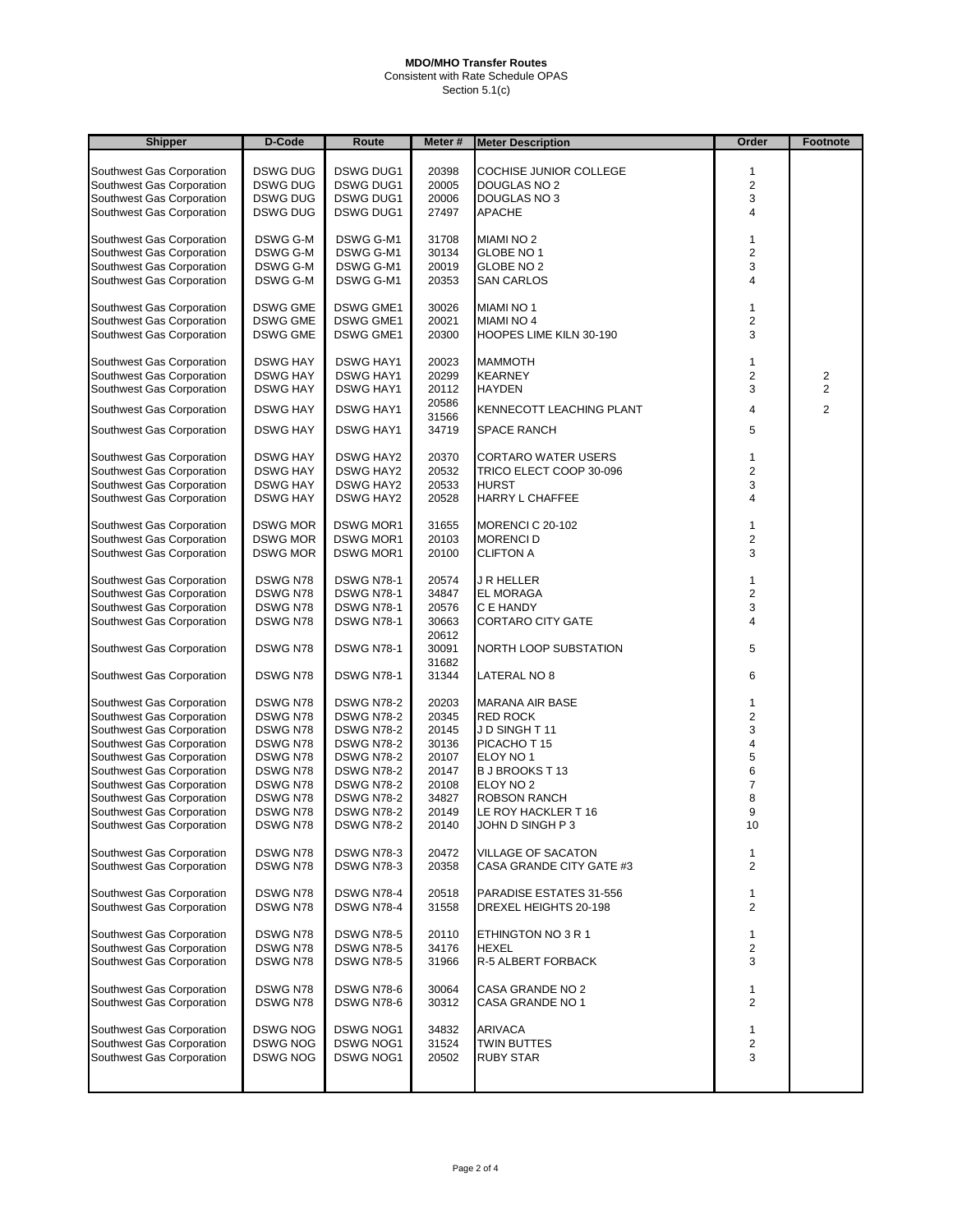Consistent with Rate Schedule OPAS Section 5.1(c)

| Shipper                   | D-Code          | Route             | Meter # | <b>Meter Description</b>       | Order                   | <b>Footnote</b>         |
|---------------------------|-----------------|-------------------|---------|--------------------------------|-------------------------|-------------------------|
| Southwest Gas Corporation | <b>DSWG PHW</b> | <b>DSWG PHW1</b>  | 30433   | <b>GLENDALE CITY GATE</b>      | $\mathbf{1}$            |                         |
| Southwest Gas Corporation | <b>DSWG PHW</b> | <b>DSWG PHW1</b>  | 31079   | <b>OLIVE AVENUE</b>            | $\overline{2}$          |                         |
| Southwest Gas Corporation | <b>DSWG PHW</b> | <b>DSWG PHW1</b>  | 31656   | <b>BELL ROAD</b>               | 3                       |                         |
| Southwest Gas Corporation | <b>DSWG PHW</b> | <b>DSWG PHW1</b>  | 20590   | VENTANA LAKES (34-265)         | $\overline{4}$          |                         |
| Southwest Gas Corporation | <b>DSWG PHW</b> | <b>DSWG PHW1</b>  | 20475   | <b>ARROWHEAD RANCHES</b>       | 5                       |                         |
| Southwest Gas Corporation | <b>DSWG PHW</b> | <b>DSWG PHW1</b>  | 34227   | NORTH PHX. CITY GATE           | 6                       |                         |
|                           | <b>DSWG PHW</b> | <b>DSWG PHW1</b>  | 20425   | CAVE CREEK 31-312              | $\overline{7}$          |                         |
| Southwest Gas Corporation |                 |                   |         |                                |                         |                         |
| Southwest Gas Corporation | <b>DSWG PHW</b> | <b>DSWG PHW1</b>  | 34826   | <b>LAKE PLEASANT</b>           | 8                       |                         |
| Southwest Gas Corporation | <b>DSWG PHW</b> | <b>DSWG PHW1</b>  | 14906   | DESERT HILLS DELIVERY POINT    | 9                       |                         |
| Southwest Gas Corporation | <b>DSWG PHW</b> | <b>DSWG PHW1</b>  | 20427   | <b>NEW RIVER</b>               | 10                      |                         |
| Southwest Gas Corporation | <b>DSWG PHW</b> | <b>DSWG PHW2</b>  | 30433   | <b>GLENDALE CITY GATE</b>      | $\mathbf{1}$            | 1                       |
| Southwest Gas Corporation | <b>DSWG PHW</b> | <b>DSWG PHW2</b>  | 14967   | <b>GLENDALE AIRPORT DEL</b>    | $\overline{2}$          |                         |
| Southwest Gas Corporation | <b>DSWG PHW</b> | <b>DSWG PHW2</b>  | 34796   | <b>GARDEN LAKES</b>            | 3                       |                         |
| Southwest Gas Corporation | <b>DSWG PHW</b> | <b>DSWG PHW2</b>  | 30249   | LATERAL 25                     | $\overline{\mathbf{4}}$ |                         |
|                           |                 |                   |         |                                |                         |                         |
| Southwest Gas Corporation | <b>DSWG PHW</b> | <b>DSWG PHW3</b>  | 30032   | LATERAL 16                     | $\mathbf{1}$            |                         |
| Southwest Gas Corporation | <b>DSWG PHW</b> | <b>DSWG PHW3</b>  | 31376   | SOUTHERN AVENUE                | $\sqrt{2}$              |                         |
| Southwest Gas Corporation | <b>DSWG PHW</b> | <b>DSWG PHW3</b>  | 20024   | LAVEEN                         | 3                       |                         |
|                           |                 |                   |         |                                |                         |                         |
| Southwest Gas Corporation | <b>DSWG PHX</b> | <b>DSWG PHX1</b>  | 30855   | <b>SCOTTSDALE</b>              | $\mathbf{1}$            | $\mathbf{1}$            |
| Southwest Gas Corporation | <b>DSWG PHX</b> | <b>DSWG PHX1</b>  | 20588   | <b>ANOZIRA</b>                 | $\overline{2}$          |                         |
| Southwest Gas Corporation | <b>DSWG PHX</b> | <b>DSWG PHX1</b>  | 30030   | CHANDLER NO 2                  | $\mathsf 3$             | $\overline{\mathbf{c}}$ |
| Southwest Gas Corporation | <b>DSWG PHX</b> | <b>DSWG PHX1</b>  | 14968   | CHANDLER #4 DELIVERY POINT     | $\overline{\mathbf{4}}$ | 3                       |
| Southwest Gas Corporation | <b>DSWG PHX</b> | <b>DSWG PHX1</b>  | 34806   | <b>GILBERT CITY GATE</b>       | 5                       |                         |
| Southwest Gas Corporation | <b>DSWG PHX</b> | <b>DSWG PHX1</b>  | 34837   | <b>GERMANN</b>                 | 6                       |                         |
| Southwest Gas Corporation | <b>DSWG PHX</b> | <b>DSWG PHX1</b>  | 34838   | <b>NEW FLORENCE</b>            | $\overline{7}$          |                         |
|                           |                 |                   |         |                                |                         |                         |
| Southwest Gas Corporation | <b>DSWG PHX</b> | <b>DSWG PHX2</b>  | 34782   | <b>CAPITOL FOUNDRY</b>         | $\mathbf{1}$            |                         |
| Southwest Gas Corporation | <b>DSWG PHX</b> | <b>DSWG PHX2</b>  | 30031   | <b>GUADALUPE</b>               | $\overline{2}$          |                         |
| Southwest Gas Corporation | <b>DSWG PHX</b> | <b>DSWG PHX2</b>  | 31663   | THE LAKES METER STATION        | 3                       |                         |
| Southwest Gas Corporation | DSWG PHX        | <b>DSWG PHX2</b>  | 30467   | <b>SOUTH TEMPE</b>             | 4                       |                         |
| Southwest Gas Corporation | <b>DSWG PHX</b> | <b>DSWG PHX2</b>  | 34636   | <b>WEST CHANDLER GIN</b>       | 5                       |                         |
|                           |                 |                   |         |                                |                         |                         |
| Southwest Gas Corporation | <b>DSWG PHX</b> | <b>DSWG PHX3</b>  | 30029   | CHANDLER NO 1                  | 1                       |                         |
| Southwest Gas Corporation | <b>DSWG PHX</b> | <b>DSWG PHX3</b>  | 34780   | <b>DOBSON ROAD</b>             | $\overline{2}$          |                         |
| Southwest Gas Corporation | <b>DSWG PHX</b> | <b>DSWG PHX3</b>  | 20524   | PIMA-CHANDLER INDUST PK        | 3                       |                         |
| Southwest Gas Corporation | <b>DSWG PHX</b> | <b>DSWG PHX3</b>  | 30855   | <b>SCOTTSDALE</b>              | $\overline{\mathbf{4}}$ | 1 & 2                   |
| Southwest Gas Corporation | <b>DSWG PHX</b> | <b>DSWG PHX3</b>  | 20409   | LONE BUTTE RANCH               | 5                       |                         |
| Southwest Gas Corporation | <b>DSWG PHX</b> | <b>DSWG PHX3</b>  | 34790   | FOOTHILLS CLUB WEST            | 6                       |                         |
|                           |                 |                   |         |                                |                         |                         |
| Southwest Gas Corporation | DSWG S78        | <b>DSWG S78-1</b> | 30148   | <b>TUCSON CITY GATE EAST</b>   | $\mathbf{1}$            | 1                       |
| Southwest Gas Corporation | DSWG S78        | <b>DSWG S78-1</b> | 34845   | VALENCIA                       | $\overline{2}$          |                         |
| Southwest Gas Corporation | DSWG S78        | <b>DSWG S78-1</b> | 30931   | <b>HOUGHTON ROAD</b>           | 3                       |                         |
| Southwest Gas Corporation | DSWG S78        | <b>DSWG S78-1</b> | 34878   | COLOSSAL CAVE                  | 4                       |                         |
| Southwest Gas Corporation | DSWG S78        | <b>DSWG S78-1</b> | 20209   | <b>VAIL CITY GATE</b>          | 5                       |                         |
| Southwest Gas Corporation | DSWG S78        | <b>DSWG S78-2</b> | 30148   | TUCSON CITY GATE EAST          |                         | 1                       |
| Southwest Gas Corporation | DSWG S78        | <b>DSWG S78-2</b> | 20467   | <b>FLETCHER RANCH</b>          | 1<br>$\overline{2}$     |                         |
|                           |                 |                   |         |                                |                         |                         |
| Southwest Gas Corporation | DSWG S78        | <b>DSWG S78-3</b> | 34843   | ALVERNON CITY GATE DELIVERY    | 1                       |                         |
| Southwest Gas Corporation | DSWG S78        | <b>DSWG S78-3</b> | 34842   | UNIVERSITY OF ARIZONA RESEARCH | $\overline{2}$          |                         |
|                           |                 |                   |         |                                |                         |                         |
| Southwest Gas Corporation | <b>DSWG SJW</b> | DSWG SJW1         | 31658   | <b>BULLHEAD CITY</b>           | $\mathbf{1}$            |                         |
| Southwest Gas Corporation | DSWG SJW        | DSWG SJW1         | 20595   | TIERRA VERDE (34-457)          | $\overline{\mathbf{c}}$ |                         |
| Southwest Gas Corporation | <b>DSWG SJW</b> | DSWG SJW1         | 20594   | <b>SAM JOY CITY GATE</b>       | 3                       |                         |
| Southwest Gas Corporation | DSWG SJW        | DSWG SJW1         | 34789   | <b>GOLDEN SHORES</b>           | 4                       |                         |
|                           |                 |                   |         |                                |                         |                         |
| Southwest Gas Corporation | DSWG SUP        | <b>DSWG SUP1</b>  | 20113   | <b>SUPERIOR</b>                | 1                       |                         |
| Southwest Gas Corporation | DSWG SUP        | <b>DSWG SUP1</b>  | 20044   | <b>RAY SONORA</b>              | $\mathbf 2$             |                         |
| Southwest Gas Corporation | <b>DSWG SUP</b> | <b>DSWG SUP1</b>  | 20519   | SUPERIOR CITY GATE #2          | 3                       |                         |
| Southwest Gas Corporation | <b>DSWG SUP</b> | <b>DSWG SUP1</b>  | 20322   | ARIZONA WATER CO S 34          | 4                       | 2                       |
| Southwest Gas Corporation | DSWG SUP        | <b>DSWG SUP1</b>  | 20115   | FEDERAL PRISON S1              | 5                       | $\overline{2}$          |
| Southwest Gas Corporation | DSWG SUP        | <b>DSWG SUP1</b>  | 30430   | <b>FLORENCE CITY GATE</b>      | 6                       |                         |
| Southwest Gas Corporation | <b>DSWG SUP</b> | DSWG SUP1         | 20105   | COOLIDGE NO 2                  | $\overline{7}$          |                         |
| Southwest Gas Corporation | DSWG SUP        | <b>DSWG SUP1</b>  | 34794   | S-5 FLORENCE CITY GATE #3      | 8                       |                         |
| Southwest Gas Corporation | DSWG SUP        | <b>DSWG SUP1</b>  | 20549   | ARCOTA STEEL MILL 30-760       | 9                       | $\overline{2}$          |
| Southwest Gas Corporation | DSWG SUP        | <b>DSWG SUP1</b>  | 30065   | COOLIDGE NO 1 T-2              | 10                      |                         |
| Southwest Gas Corporation | <b>DSWG SUP</b> | DSWG SUP1         | 20106   | COOLIDGE NO 3                  | 11                      |                         |
| Southwest Gas Corporation | DSWG SUP        | DSWG SUP1         | 20142   | J A ROBERTS S 25               | 12                      |                         |